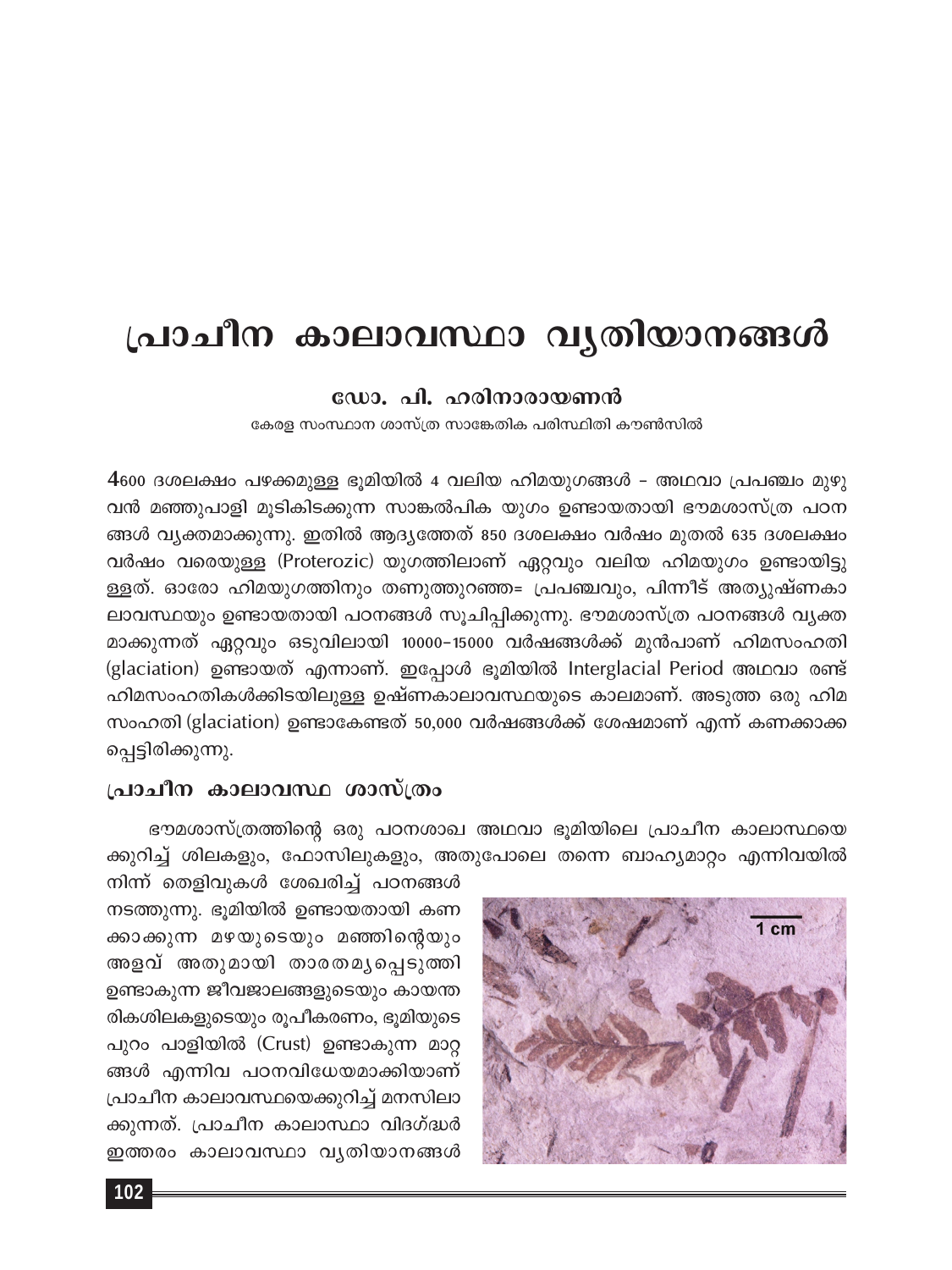പഠിച്ച് ഭാവിയിൽ ഉണ്ടായേക്കാവുന്ന കാലാവസ്ഥാ വ്യതിയാനത്തേയും അതുമൂലം ഉണ്ടാ കാവുന്ന മാറ്റങ്ങളെക്കുറിച്ചും ജനങ്ങൾക്ക് മുന്നറിയിപ്പ് നൽകിയിരുന്നു. 20000 വർഷം മുൻപു വരെയുള്ള കാലാവസ്ഥയെക്കുറിച്ച് കൃത്യമായ അറിവ് ലഭിക്കുമ്പോൾ അതിനു മുൻപുള്ള കാലത്തെ കാലാവസ്ഥയെക്കുറിച്ചുള്ള പഠനങ്ങൾ വളരെ വിരളമാണെങ്കിലും കഴിഞ്ഞ 150000 വർഷത്തെ കാലാവസ്ഥയെക്കുറിച്ചുള്ള ഏകദേശ കാര്യങ്ങൾ ലഭ്യമാണ്. അതിനു മുൻപുള്ള കാലാവസ്ഥയെക്കുറിച്ച് അനുമാനങ്ങൾ മാത്രമേ ലഭിയ്ക്കുന്നുള്ളു.

## പ്രാചീന കാലാവസ്ഥാ സൂചനകൾ

പ്രാചീന കാലാവസ്ഥയെ മനസിലാക്കുന്നതിനായി ജീവജാലങ്ങളെ ഒരു സൂചിക യായി കരുതാവുന്നതാണ്. പവിഴപ്പുറ്റുകൾ (Coral), മിതോഷ്ണകാലത്തെയാണ് സൂചി പ്പിക്കുന്നത്. അതുപോലെ തന്നെ മരങ്ങളുടെ വലയങ്ങൾ കാലാവസ്ഥയുടെ വൃതിയാ നത്തെ സൂചിപ്പിക്കുന്നു. കൽക്കരികൾ ഉണ്ടായ കാലഘട്ടം ഈർപ്പമുള്ള (Humid) കാലത്തെ സൂചിപ്പിക്കുന്നു.

ഹിമപാതങ്ങളുടെ ബാക്കി പത്രമായ ടിലൈറ്റ്സ് തണുത്ത കാലാവസ്ഥയെ സൂചി പ്പിക്കുന്നു. അതുപോലെ തന്നെ സമുദ്ര നിരപ്പിലെ കുറവ് ഹിമസംഹതികൾ ഉണ്ടായ കാലത്തെയും സൂചിപ്പിക്കുന്നു.

സൂര്യന്റെ രശ്മികൾ ഭൂമിയിൽ പതിയ്ക്കുന്നതിലെ വ്യതിയാനങ്ങളെക്കുറിച്ചുള്ള പഠ നങ്ങൾ വൃക്തമാക്കിയിരിക്കുന്നത് കാലാവസ്ഥാ വൃതിയാനം ഒരു നിശ്ചിത കാലയള



വിൽ തന്നെ ഉണ്ടാകുന്നു എന്നതാ ണ്.  $100000.$ 40000. 25000 മിലാൻകോവിച്ച് സൈക്കിൾ (Milankovitch cycles) வல்வண ളുടെ കാലക്രമത്തിൽ വ്യതിയാന ങ്ങൾ ഉണ്ടായതായി പഠനങ്ങൾ വ്യക്തമാക്കുന്നു. ഈ കാലയളവിൽ ഭൗമാന്ത രീക്ഷത്തിൽ മാറ്റങ്ങൾ ഉണ്ടായതിന്റെ ഫലമായി ഹിമസം ഹതികൾക്കും, സമുദ്രനിരപ്പിലും, മഴയുടെ തോതിലും കാര്യമായി വൃതിയാനം ഉണ്ടാ യ തായി കാണാം. അതുപോലെ തന്നെ പ്ലേറ്റ് ടെക്ടോണിക് ചലനങ്ങൾ കാലാ വസ്ഥാ വ്യതിയാനത്തിന് വഴി വച്ച തായി പഠനങ്ങൾ തെളിയിക്കുന്നു.

അന്തരീക്ഷത്തിലെ വാതകങ്ങളായ ഓക്സിജൻ, ഓസോൺ, കാർബൺഡൈ ഓക്സൈഡ് എന്നിവയുടെ തോതിലുണ്ടായ മാറ്റം കാലാവസ്ഥാ വ്യതിയാനത്തിന് സഹാ യകമായി. കാർബൺഡൈഓക്സൈഡിന്റെ ഉയർന്ന തോതിലുള്ള വർദ്ധനവും ഹരിത ഗൃഹാവസ്ഥ ഉണ്ടാക്കിയതായി ചില പഠനങ്ങൾ സൂചിപ്പിച്ചിട്ടുണ്ട്.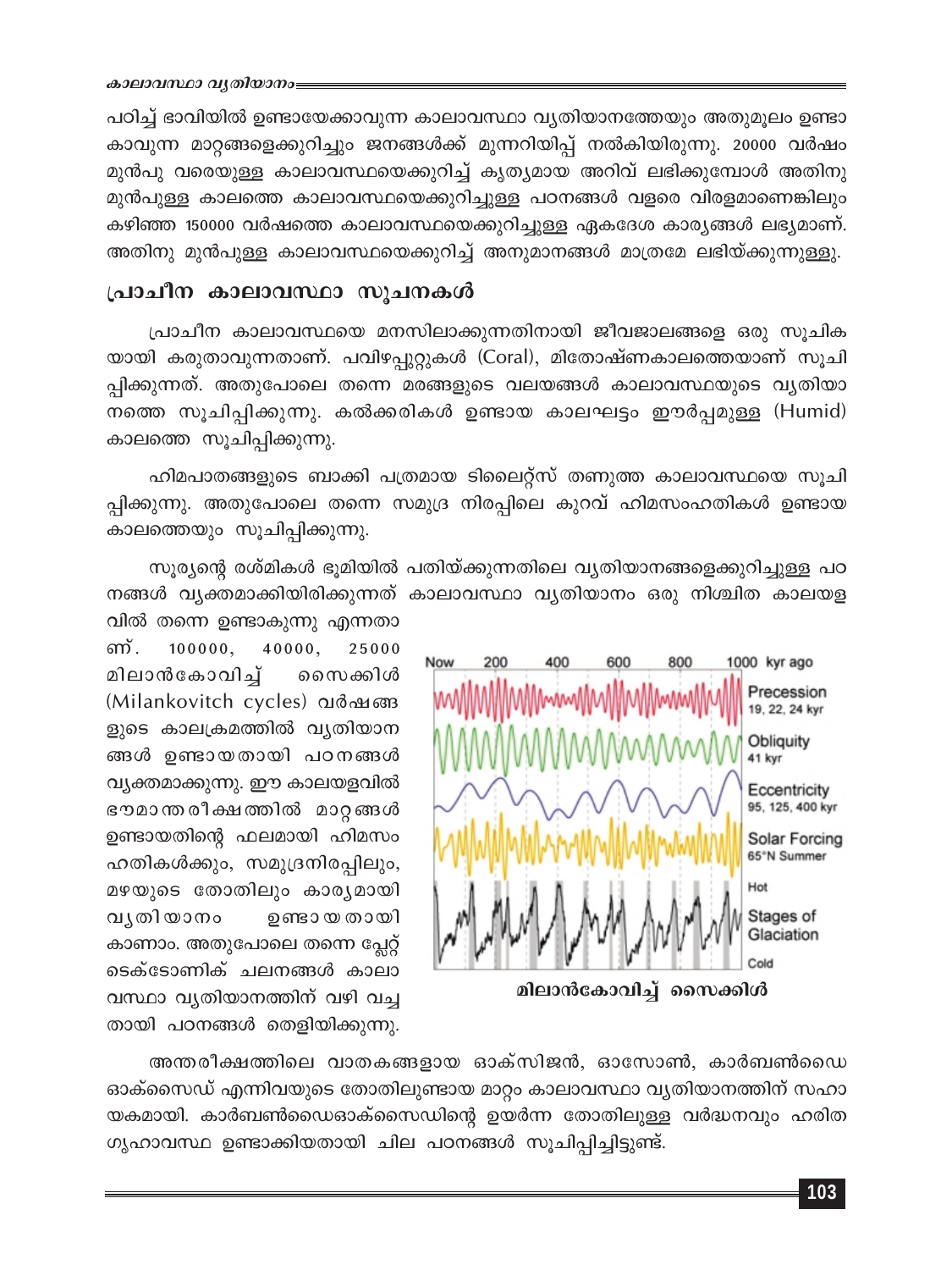≡കാലാവസ്ഥാ വൃതിയാനം

അഗ്നി പർവ്വതങ്ങൾ, ഉൽക്കകളുടെ പതനം തുടങ്ങിയവയും ഭൂമിയിൽ കാലാവസ്ഥാ വ്യതിയാനത്തിന് കാരണമായിട്ടുണ്ട്. ദിനോസറുകൾ അടക്കമുള്ള ചില സസ്യ ജന്തു ജീവജാലങ്ങൾ നാമാവശേഷമാകുന്നതിന് ഇത്തരം വ്യതിയാനങ്ങൾ കാരണവുമായിട്ടുണ്ട്.

#### കാലാവസ്ഥാ ചരിത്രം

4600 ദശലക്ഷം വർഷം മുതൽ 542 ദശലക്ഷം വരെയുള്ള പ്രീക്യാംമ്പ്രിയൻ (Pre cambrian) യുഗത്തിൽ കാലാവസ്ഥയെക്കുറിച്ച് കാര്യമായ പഠന റിപ്പോർട്ടുകൾ ലഭ്യമല്ല. ഇതിനു കാരണം ഈ യുഗത്തിൽ ജന്തു ജാലകങ്ങളോ, കായന്തരിക ശിലകളോ ലഭ്യമ ല്ലാത്തതാണ്. എന്നാൽ ഈ കാലയളവിൽ ചില ഹിമസംഹതികൾ ഉണ്ടായതായി അനു മാനിക്കപ്പെടുന്നു.

പ്രീക്യാംമ്പ്രിയൻ യുഗത്തിന്റെ തുടർച്ചയായ പാലിയോസോയിക് (Paleozoic) യുഗ ത്തിൽ (590 - 240 ദശലക്ഷം വർഷം വരെ) രണ്ട് ഹിമസംഹതികൾ ഉണ്ടായതായും ധാരാളം ജൈവവൈവിധ്യം ഉണ്ടായതായും കാണുന്നു. കരയിൽ സസ്യസമ്പത്ത് വ്യാപി ച്ചതിന്റെ ഫലമായി കാലാവസ്ഥാ വ്യതിയാനത്തിന് ആക്കം കൂട്ടിയതായും പഠനങ്ങളിൽ നിന്ന് അനുമാനിക്കാം. പാലിയോസോയിക് യുഗത്തിലാണ് ഇന്ത്യയിലെ 98% കല്ക്ക രിയും ഉണ്ടാകുന്നതിനുള്ള നിക്ഷേപം ഉണ്ടായത് എന്നുള്ളതു തന്നെ ധാരാളം സസ്യസ മ്പത്ത് ഭൂമിയിൽ ഈ കാലയളവിൽ ഉണ്ടായതിന്റെ തെളിവാണ്.

മിസോസോയിക് യുഗത്തിൽ (Mesozoic Era - 240 - 65 ദശലക്ഷം വരെ) ദിനോസ റുകൾ അടക്കമുള്ള ജീവജാലങ്ങൾ ധാരാളമായി ഉണ്ടായിരുന്നു. മിസോസോയിക് യുഗ ത്തിന്റെ ആദ്യകാലഘട്ടത്തിൽ അതായത് ട്രൈയാസിക് (Triassic) പിരീഡിൽ വരണ്ട ഉഷ്ണകാലാവസ്ഥയാണ് ഉണ്ടായിരുന്നത് എങ്കിൽ പിന്നീട് കാലാവസ്ഥയിൽ കാര്യമായ വൃതിയാനങ്ങൾ ഉണ്ടായതായി പഠനങ്ങൾ വൃക്തമാക്കുന്നു. ട്രൈയാസിക് പിരീഡിൽ സമുദ്രത്തിലെ ജലനിരപ്പ് താരതമ്യേന വളരെ കുറവായിരുന്നു. എന്നാൽ ജുറാസിക് (Jurassic) പിരീഡിൽ സമുദ്രത്തിനടിയിലുള്ള അഗ്നിപർവ്വതങ്ങളിൽ നിന്നുള്ള ലാവാപ്രവാഹം മൂലം സമുദ്രത്തിലെ ജലനിരപ്പ് ഉയരുകയും അതുവഴി കടുത്ത പ്രളയത്തിലേക്ക് വഴിവെ ച്ചതായി ഭൗമശാസ്ത്ര പഠനങ്ങൾ വ്യക്തമാക്കുന്നു. ഇക്കാലത്ത് മരുഭൂമിയിലും മറ്റു താഴ്ന്ന പ്രദേശങ്ങളിലും പ്രളയത്തെതുടർന്ന് കാലാവസ്ഥയിൽ സന്തുലിതാവസ്ഥ ഉണ്ടായതായും കാണാം. ക്രെട്ടേഷ്യസ് (Cretaceous) പിരീഡിന്റെ അവസാന കാലഘട്ടങ്ങളിൽ കാർബൺ ഡൈ ഓക്സൈഡിന്റെ തോത് ക്രമാധീതമായി വർദ്ധിച്ചതിന്റെ ഫലമായി താപനില ഉയർന്നതായി ചില പഠന റിപ്പോർട്ടുകൾ വ്യക്തമാക്കുന്നു. ഈ കാലയളവിലെ പഠനരി പ്പോർട്ടുകൾ പലതും വ്യത്യസ്ഥമായ രീതിയിലാണ് കാലാവസ്ഥയെക്കുറിച്ച് പ്രതിബാധി ക്കുന്നത്. എന്നാൽ വലിയ ഉൽക്കകളുടെ പതനം കാലാവസ്ഥാ വൃതിയാനത്തിന് വഴി തുറക്കുകയും ദിനോസറുകളടക്കം അനവധി ജീവജാലങ്ങളുടെ നാശത്തിനു വഴി വച്ചതായും കാണാം. ഈ ഉല്ക്കാപ്രവാഹം അന്തരീക്ഷത്തിൽ സൂര്യനെ മറയ്ക്കുന്നതര ത്തിൽ പൊടിപടലങ്ങൾ ഉയർത്തുകയും ധാരാളം കാർബൺ അടങ്ങിയിട്ടുള്ള പാറകൾ ഉരുകുകയും അതുവഴി കാർബൺഡൈഓക്സൈഡ് പുറന്തള്ളപ്പെട്ടതായും റിപ്പോർട്ടുക ളിൽ കാണാം. എന്നാൽ സിനോസോയിക് (Cenozoic) യുഗത്തിൽ (65 ദശലക്ഷം മുതൽ ഇതുവരെ) ധാരാളം ഹിമസംഹതികളും ഉഷ്ണകാലാസ്ഥയും ഉണ്ടായതായി നമുക്കു കാണാം. ഈ യുഗത്തിലാണ് ഭൂമിയുടെ ഇന്നത്തെ രൂപാന്തരം ഉണ്ടായിട്ടുള്ളത്. ഭൂമി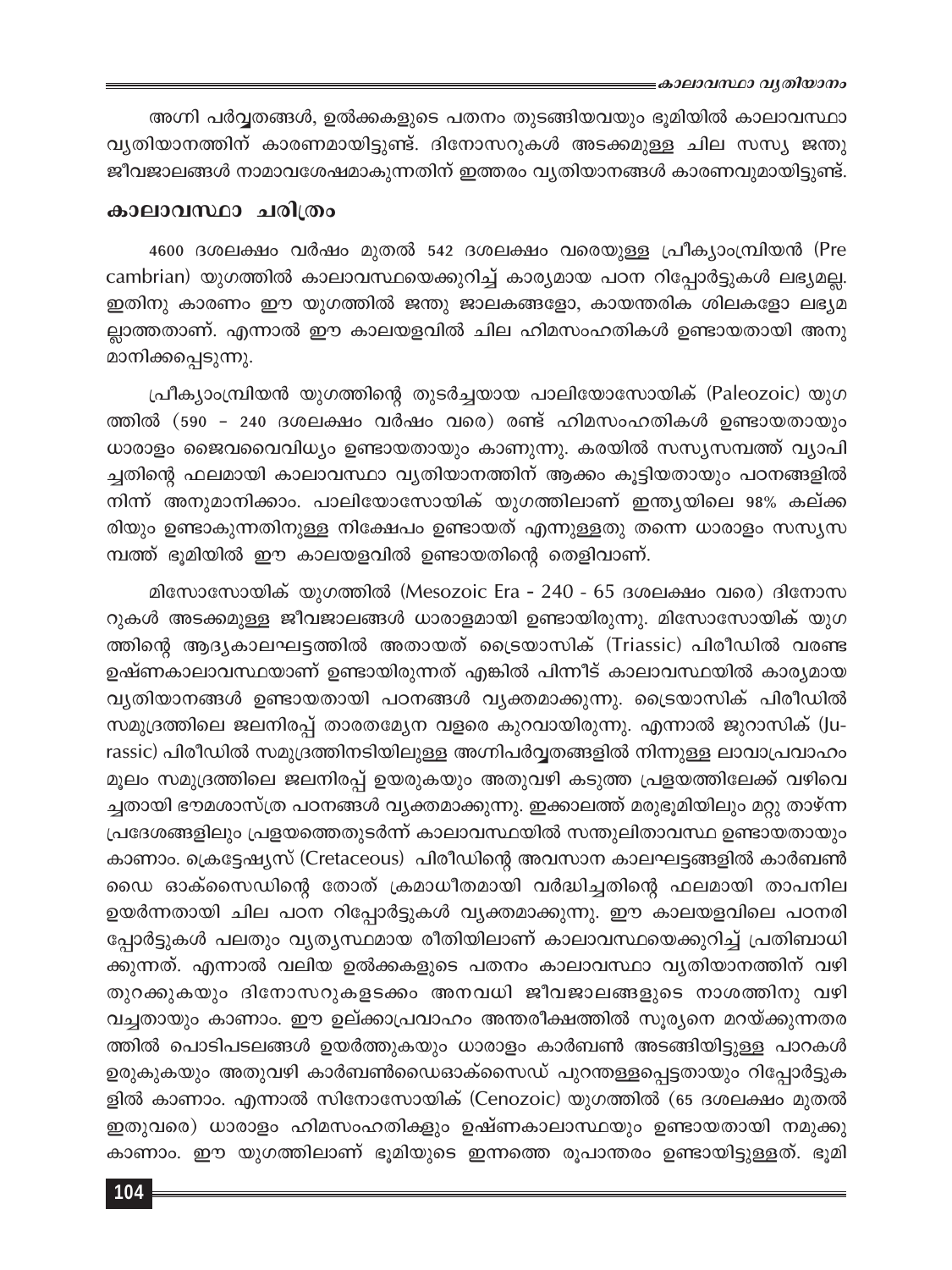യിൽ സസ്തനജീവികളുടെ കാലഘട്ടമായാണ് സിനോസോയിക് യുഗം അറിയപ്പെടു ന്നത്.

സിനോസോയിക് യുഗത്തിലെ ആദ്യഭാഗമായ പാലിയോജീൻ (Paleogene) കാലത്ത് മിതോഷ്ണ കാലാവസ്ഥയാണ് കൂടുതലായി അനുഭവപ്പെട്ടിട്ടുള്ളത്. എന്നാൽ ഇതിന്റെ തുടർച്ചയായ നിയോജീൻ കാലഘട്ടത്തിൽ കൂടുതൽ ശൈത്യകാലാവസ്ഥയാണ് ഉണ്ടാ യിരുന്നത്. ഇതിന്റെ തുടർച്ചയായി ഹിമസംഹതി (Ice Age) രൂപപ്പെടുകയുണ്ടായി. ഇത്ത രത്തിലുള്ള അവസാനത്തെ ഹിമസംഹതി ഉണ്ടായത് ഏതാണ്ട് പതിനൊന്നായിരം വർഷ ങ്ങൾക്ക് മുൻപാണ്.

ഒരു ഹിമസംഹതിയുടെയും ഉഷ്ണകാലാവസ്ഥയുടെയും കാലാവധി 100000 വർഷ മായി കണക്കാക്കിയിട്ടുണ്ട്. സിനോസോയിക് യുഗത്തിൽ അവസാനമായി 10700 വർഷ ങ്ങൾക്ക് മുൻപാണ് ഹിമസംഹതി ഉണ്ടായത്. അതായത്, ഇപ്പോൾ ഉഷ്ണകാലാവസ്ഥ യുടെ കാലമായാണ് കണക്കാക്കപ്പെടുന്നത്. തുടർന്നു വരുന്ന 50,000 വർഷവും ഉഷ്ണ കാലാവസ്ഥ ആകുമെന്ന് പഠനങ്ങൾ വ്യക്തമാക്കുന്നു.

19-ാം നൂറ്റാണ്ടിൽ ആരംഭിച്ച വ്യവാസായവത്ക്കരണവും ഫോസിൽ ഇന്ധനങ്ങൾ അഥവാ ഹൈഡ്രോ കാർബണുകളായ കൽക്കരി, പ്രകൃതിവാതകം, പെട്രോളിയം തുട ങ്ങിയവയുടെ ജ്വലനം, വനനശീകരണം എന്നിവ അമിതമായി കാർബൺ ഉൾപ്പെടെ യുള്ള ഹരിത ഗൃഹവാതകങ്ങളുടെ പുറന്തള്ളലിന് വഴി വച്ചു. IPCC - യുടെ കാലാവസ്ഥ യെക്കുറിച്ചുള്ള 1900–ലെയും 1992–ലെയും ശാസ്ത്ര റിപ്പോർട്ടുകൾ സൂചിപ്പിക്കുന്നത് ഇപ്പോ ഴുള്ള കാലാവസ്ഥാ വൃതിയാനവും പ്രാചീന കാലാവസ്ഥാ വൃതിയാനവും താരതമൃപ്പെ ടുത്തിയാൽ മനുഷ്യന്റെ ഇടപെടൽ മൂലമുണ്ടായ മാറ്റവും, നാം ഇപ്പോൾ ജീവിക്കുന്നത് രണ്ട് ഹിമസംഹതികൾക്കിടയിലുള്ള കാലഘട്ടത്തിലായതിനാലും (Interglacial Period) ആയതിനാലും ആഗോള താപത്തിലുണ്ടായ വർദ്ധനവ് മറ്റൊരു ഹിമസംഹതി ഇല്ലാതാ ക്കുന്നതോടൊപ്പം സമുദ്ര നിരപ്പിൽ കാര്യമായ വർദ്ധനവും ഉണ്ടാകും എന്നാണ്. ഇത് താഴ്ന്ന പ്രദേശങ്ങളിൽ ജീവിയ്ക്കുന്ന ജനങ്ങൾക്കും ജീവജാലങ്ങൾക്കും വൻ ഭീഷണി യാണുയർത്തുന്നത്.

### കാലാവസ്ഥ വൃതിയാനവും ഭൗമശാസ്ത്രവും

ശിലകളിൽ (പാറകളിൽ) പ്രാചീന കാലാവസ്ഥയുടേയും, വ്യതിയാനങ്ങളുടേയും അടയാളങ്ങൾ രേഖപ്പെടുത്തിയിട്ടുണ്ട്. കായാന്തരിക ശിലകളിലാണ് കാലാവസ്ഥയുമായി ബന്ധപ്പെട്ട ഓരോ വ്യതിയാനവും രേഖപ്പെടുത്തിയിട്ടുള്ളത്.

4600 ദശലക്ഷം വർഷം പ്രായമായ ഭൂമിയിൽ ഹിമപാതവും ഉഷ്ണവും മാറി മാറി വന്നതിന്റെ രേഖ വ്യക്തമായി തന്നെ ശിലകളിൽ രേഖപ്പെടുത്തിയിട്ടുണ്ട്. കഴിഞ്ഞ രണ്ട് ശതവർഷങ്ങൾക്കിടയിൽ ഉണ്ടായ മാറ്റങ്ങൾ കായന്തര ശിലകളിൽ നടത്തിയ പഠനങ്ങൾ റിപ്പോർട്ട് ചെയ്തിട്ടുണ്ട്. ഈ പഠനങ്ങളിൽ നിന്ന് മനസിലാകുന്നത് 21000 വർഷങ്ങൾക്ക് മുൻപ് ഭൂമിയിൽ ഏറ്റവും വലിയ ഹിമപാതങ്ങൾ ഉണ്ടായി എന്നാണ്. ഓരോ ഹിമപാത ത്തിനും തുടർച്ചയായി അന്തരീക്ഷത്തിൽ കാർബണിന്റെ അളവ് വർദ്ധിച്ചതിന്റെ ഫല മായി ചൂട് കൂടുകയും ഹിമപാതങ്ങൾ ഇല്ലാതാകുകയും (Deglaciation) ചെയ്തതായി പഠനങ്ങൾ വൃക്തമാക്കുന്നു.